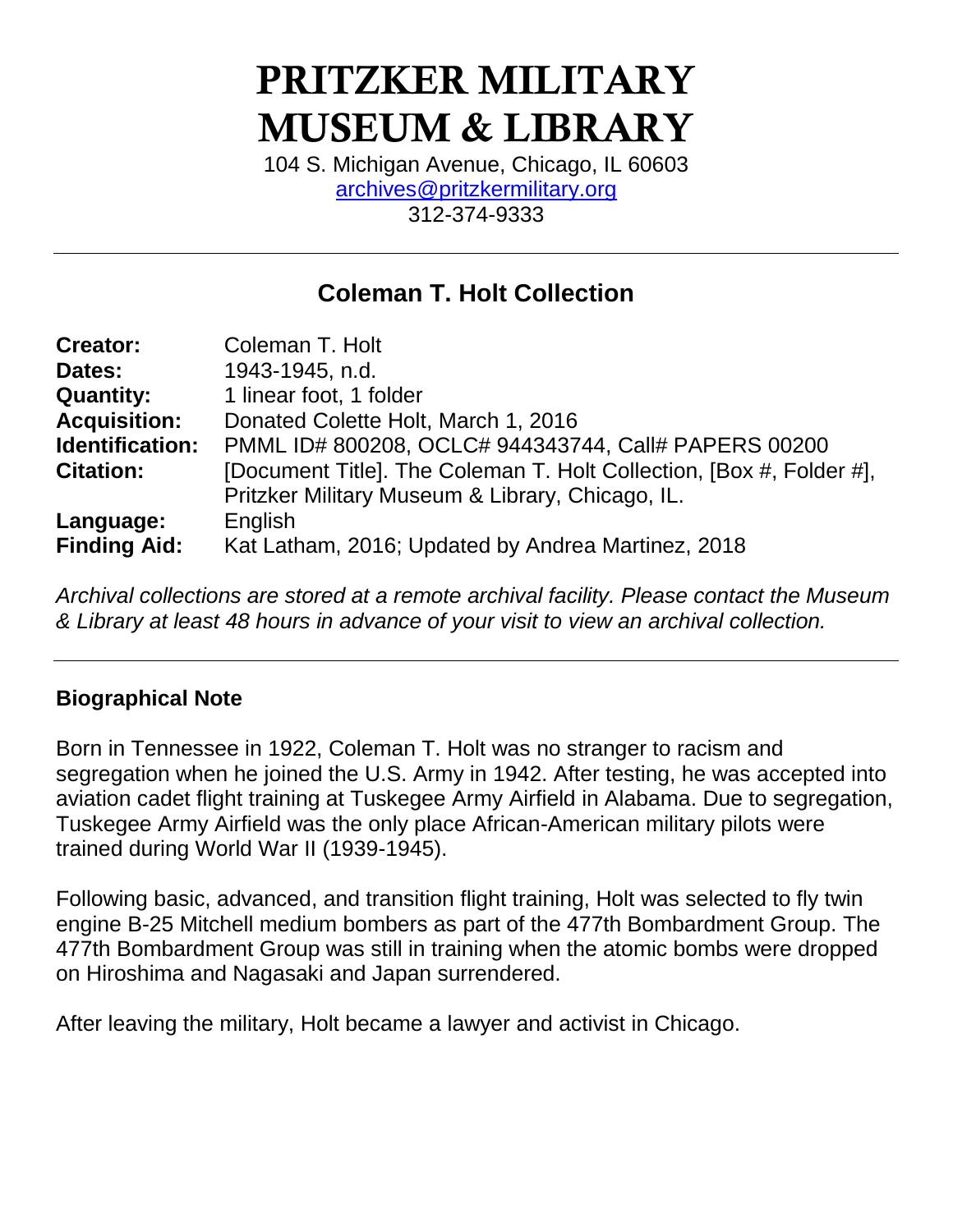#### **Scope and Content of the Collection**

The Coleman T. Holt Collection contains documents related to Holt's training at the Tuskegee Institute during World War II.

#### **Arrangement**

The collection arrived in no discernable order. Museum & Library staff has arranged the collection in date order. The collection consists of one folder.

#### **Rights**

Copyrights held by Colette Holt were transferred to the Pritzker Military Museum & Library. All other rights are held by the author or publisher. Users assume responsibility for following copyright laws as established by US Code Title 17.

#### **Key Subjects**

This collection is indexed under the following headings in the Library's online catalog. Researchers interested in materials about related topics, persons, or places should search the catalog using these subject headings.

#### **Names**

Holt, Coleman T.

#### **Subjects**

Tuskegee Institute. United States -- Army Forces.

#### **Container List**

| <b>Box Folder</b> | Item ID# | <b>Title</b>                                                    | <b>Dates</b>       |
|-------------------|----------|-----------------------------------------------------------------|--------------------|
|                   |          | <b>Coleman T. Holt</b>                                          | 1943-1945,<br>n.d. |
|                   |          | 800208001 Application for Aviation Cadet (Air Crew)<br>Training | 1943               |